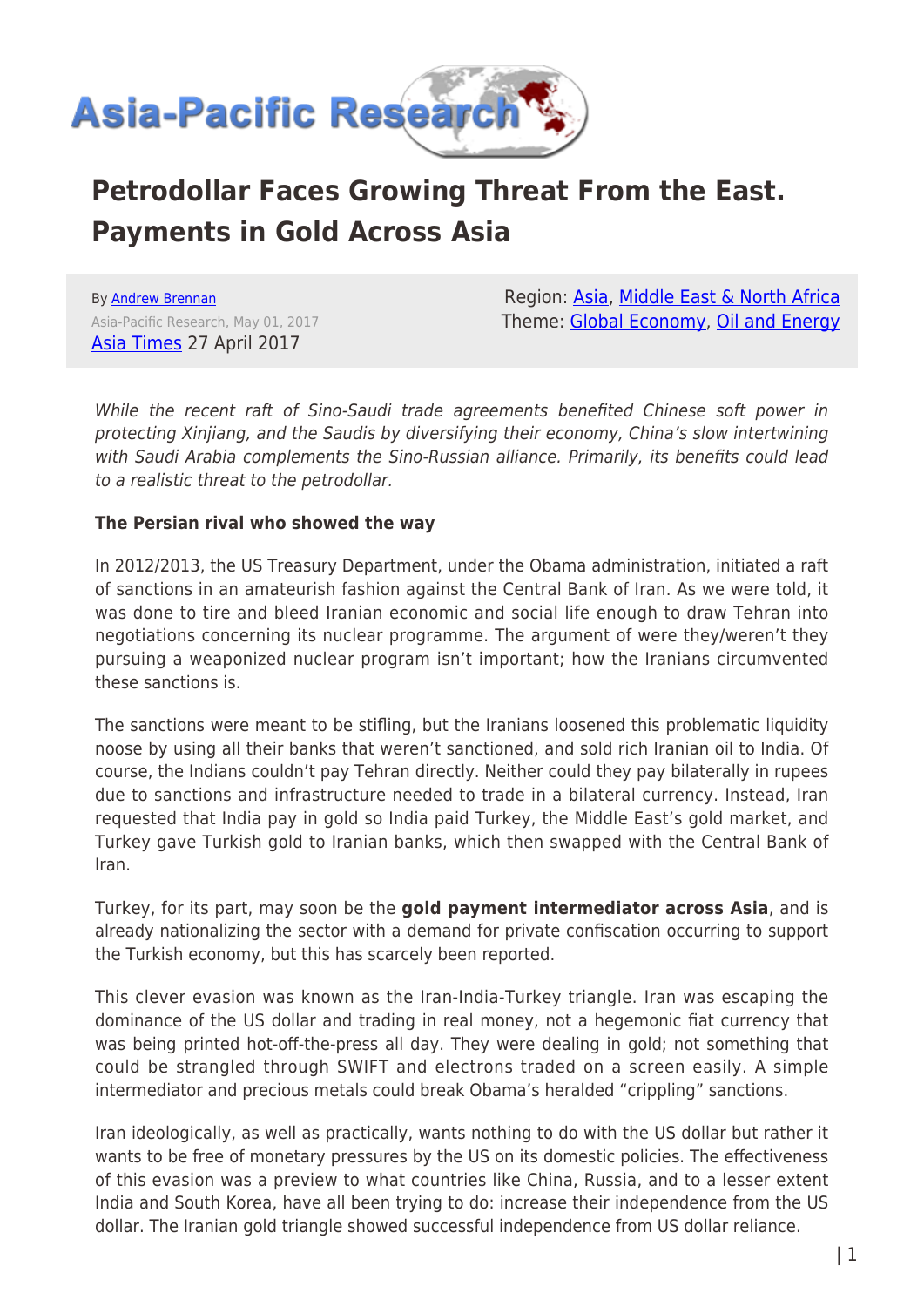### **The Chinese usurpers and their yellow metal**



Fast forward to March 2017; the Russian Central Bank opened its first overseas office in Beijing as an early step in phasing in a gold-backed standard of trade. This would be done by finalizing the issuance of the first federal loan bonds denominated in Chinese yuan and to allow gold imports from Russia.

The Chinese government wishes to internationalize the yuan, and conduct trade in yuan as it has been doing, and is beginning to increase trade with Russia. They've been taking these steps with bilateral trading, native trading systems and so on. However, when Russia and China agreed on their bilateral US\$400 billion pipeline deal, China wished to, and did, pay for the pipeline with yuan treasury bonds, and then later for Russian oil in yuan.

This evasion of, and unprecedented breakaway from, the reign of the US dollar monetary system is taking many forms, but one of the most threatening is the Russians trading Chinese yuan for gold. The Russians are already taking Chinese yuan, made from the sales of their oil to China, back to the Shanghai Gold Exchange to then buy gold with yuandenominated gold futures contracts – basically a barter system or trade.

The Chinese are hoping that by starting to assimilate the yuan futures contract for oil, facilitating the payment of oil in yuan, the hedging of which will be done in Shanghai, it will allow the yuan to be perceived as a primary currency for trading oil. The world's top importer (China) and exporter (Russia) are taking steps to convert payments into gold. This is known. So, who would be the greatest asset to lure into trading oil for yuan? The Saudis, of course.

All the Chinese need is for the Saudis to sell China oil in exchange for yuan. If the House of Saud decides to pursue that exchange, the Gulf petro-monarchies will follow suit, and then Nigeria, and so on. This will fundamentally threaten the petrodollar.

Now the argument is that if China does this it will put a slam on Chinese exports, but China is undergoing an intentional metamorphosis from a producer and exporter to a service and consumer economy of internal products. Look to China's technology sector, e-commerce sector, and other domestic sectors that will provide a large market for sustainable service and growth.

A second argument against this train of thought is that maybe China doesn't want the yuan to be a world reserve currency but just have a strong currency; a gold-backed yuan currency. Having a gold trade note may not hurt Chinese exports as it transforms its economy and its future exports.

Beijing may also have thought that if Saudi Arabia is persuaded to trade in yuan or goldbacked yuan, etc, South Korea and Japan may follow suit, as both have been looking to detach from the US dollar.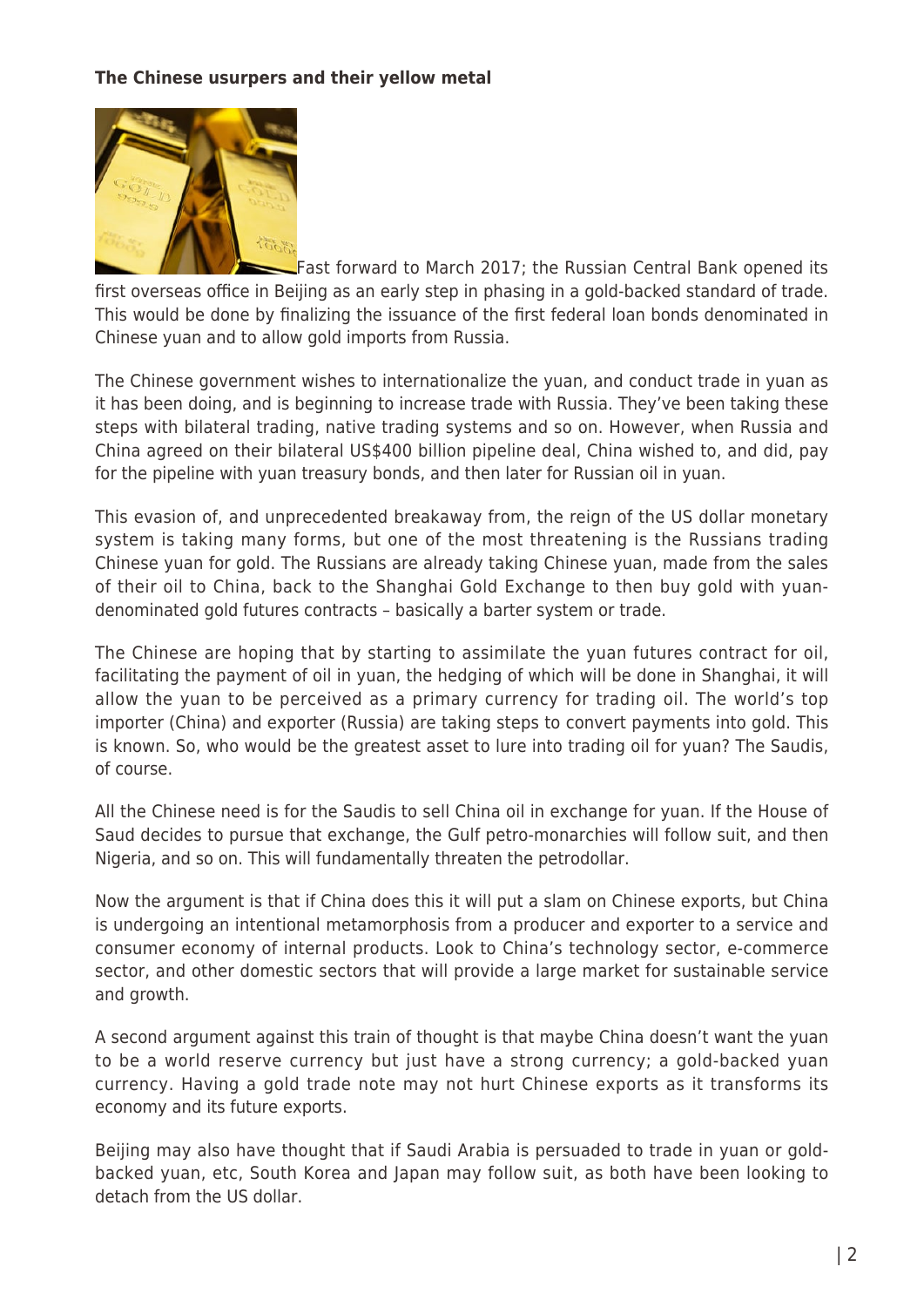China and Iran were the first to initiate bypassing the dollar, followed by Russia circumventing the SWIFT system and then India beginning to move away from the US dollar and starting bilateral trade deals. China and Japan made moves to trade directly, as did Japan with India, bypassing the dollar.

The use of alternative payment systems like gold, yuan, rupees, rubles and other monies, fiat and not, to evade the potential of sanctions and seizures of the US dollar, or its decline, are seen as favorable.

What decline?



ECONGINIC POLICY INSTITUTE Well, we can look at the historic East-West cycle, the baby-boom demographic in the West, the growing inequality in the wealth distribution cycle, the ratio of household debt as a percentage of disposable income, and for you history buffs, the Kondratiev wave are all peaking and are descending into a deflationary wave.

Wait, what?

Okay, all of those mentioned cycles are economic swings of wealth. Everything is pointing towards a declining West and a rising East. But we can equally blame central bankers' quantitative easing policies of printing to prosperity. The idea is a falsity that also has only benefited the wealthier classes, and can't beat back cyclical pressure. A shift in world monetary systems is occurring.

The Chinese economy has begun an economic restructuring and focus on domestic production and services. The Trump administration thinks weakening the US dollar will help American exports and likewise respectfully grow the US economy (or "grow" within the confines of the current monetary system). However, the overvalued dollar has subsidized the cherished "American standard of living," and any weakening will now have detrimental effects.

The US needs to also restructure its economy to one that is based on production. It can no longer continue to run a debt-serviced economy that imports all goods it doesn't produce. It's unsustainable, and the continuous mistake of many. The wealth of the world is shifting eastwards.

The petrodollar is the last vestige of that "American standard of living" middle America